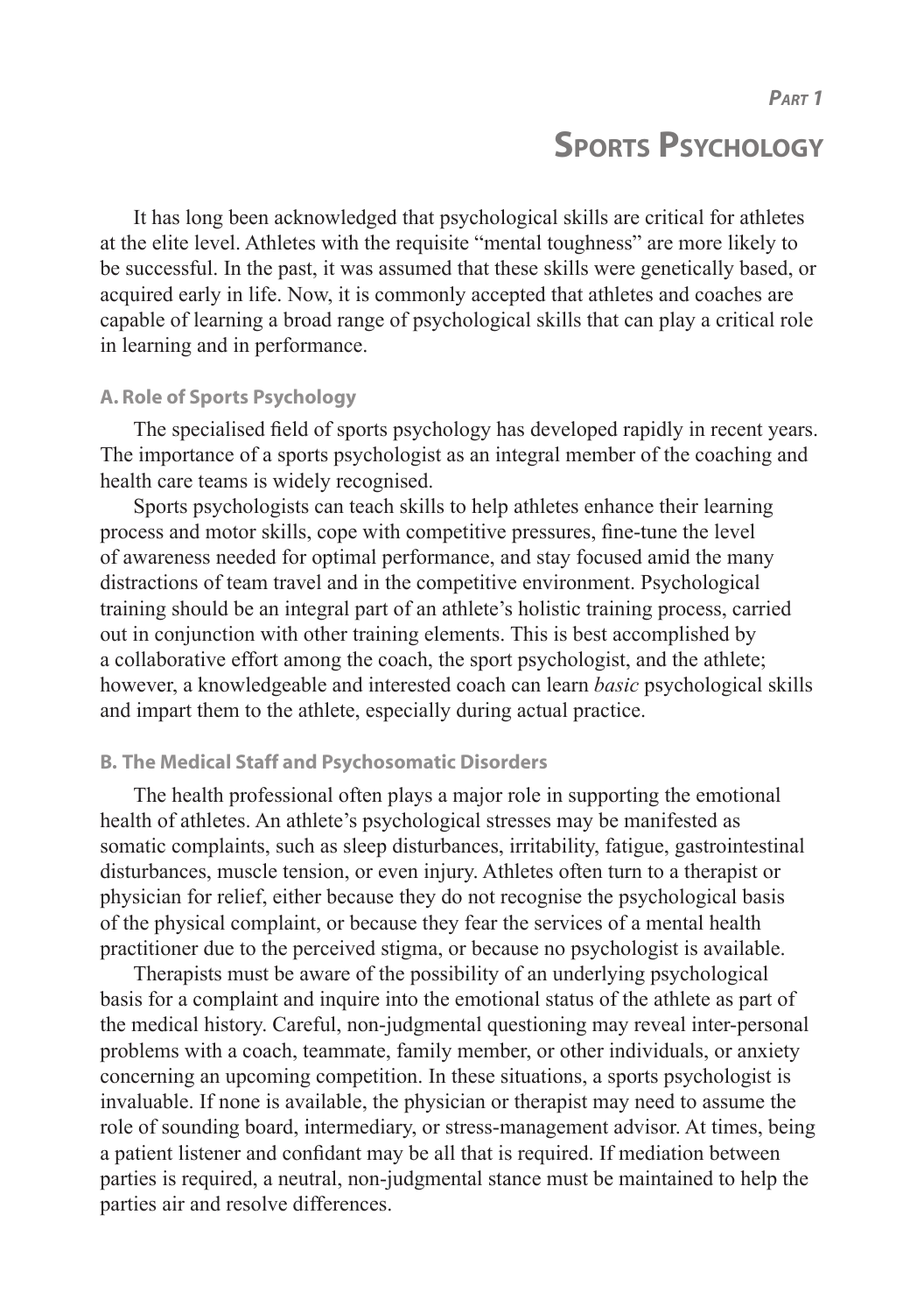## **C. Preparing for Competition**

Simple psychological skills to help the athlete manage the competitive performance environment include: 1) learning relaxation skills (e.g. progressive relaxation; slow, controlled, deep abdominal breathing; or autogenic training; 2) mastering all of the attentional styles (types of concentration); 3) imagery (both visualisation and kinesthetics); 4) appropriate self-talk; and 5) developing a precompetition mental routine to be employed immediately prior to competition on game day (these routines are short [1–2 minutes] and use all of the mental skills just presented). (See also Part 2 of this chapter, *Competition Day Preparation*.)

## **D. The Injured Athlete**

Athletes have a strong sense of body awareness, and take great pride in the capabilities of their bodies. Thus, injuries can be psychologically as well as physically devastating. The ability to train and compete well involves enormous ego. Athletes often identify themselves by who they are as an athlete. Thus, an injury places considerable stress on this self-identification. The more severe the injury, and the longer the recovery-rehabilitation period, the more prolonged and profound the mood disturbance may be.

Injured athletes commonly experience at least three emotional responses: isolation, frustration, and disturbances of mood:

- 1. The injury forces the athlete to become separated from teammates and coaches. Other team members may provide little support, and in fact they may shun their injured teammate to avoid reminders of their own potential frailty.
- 2. The athlete becomes frustrated because he or she perceives the loss of months of training and skills mastery, although there are many instances where athletes have used the recovery period to master mental and other physical skills to return successfully to competition.
- 3. Mood disturbances are common. The athlete may be temporarily depressed, or become upset by minor annoyances.

An injury can provide the athlete with an opportunity to work with a caring professional to re-assess his or her reasons for being in sport, and for redefining goals in sports participation.

The health care team must be aware and include psychological support as an integral part of the treatment and rehabilitation processes. At the outset, the athlete must be fully informed about the nature and severity of the injury, the prognosis for recovery, recommended course of therapy and rehabilitation, and an estimate of the time needed before training can be resumed. The athlete must be made a full partner in the treatment and recovery process, and given responsibility for therapeutic activities that can be carried out at home. The medical team must discuss openly the psychological changes that accompany an injury, and reassure the athlete that this is to be expected. Reassurance and supportive measures are generally adequate, but a visit from an athlete who has recovered from a similar injury may be of great value.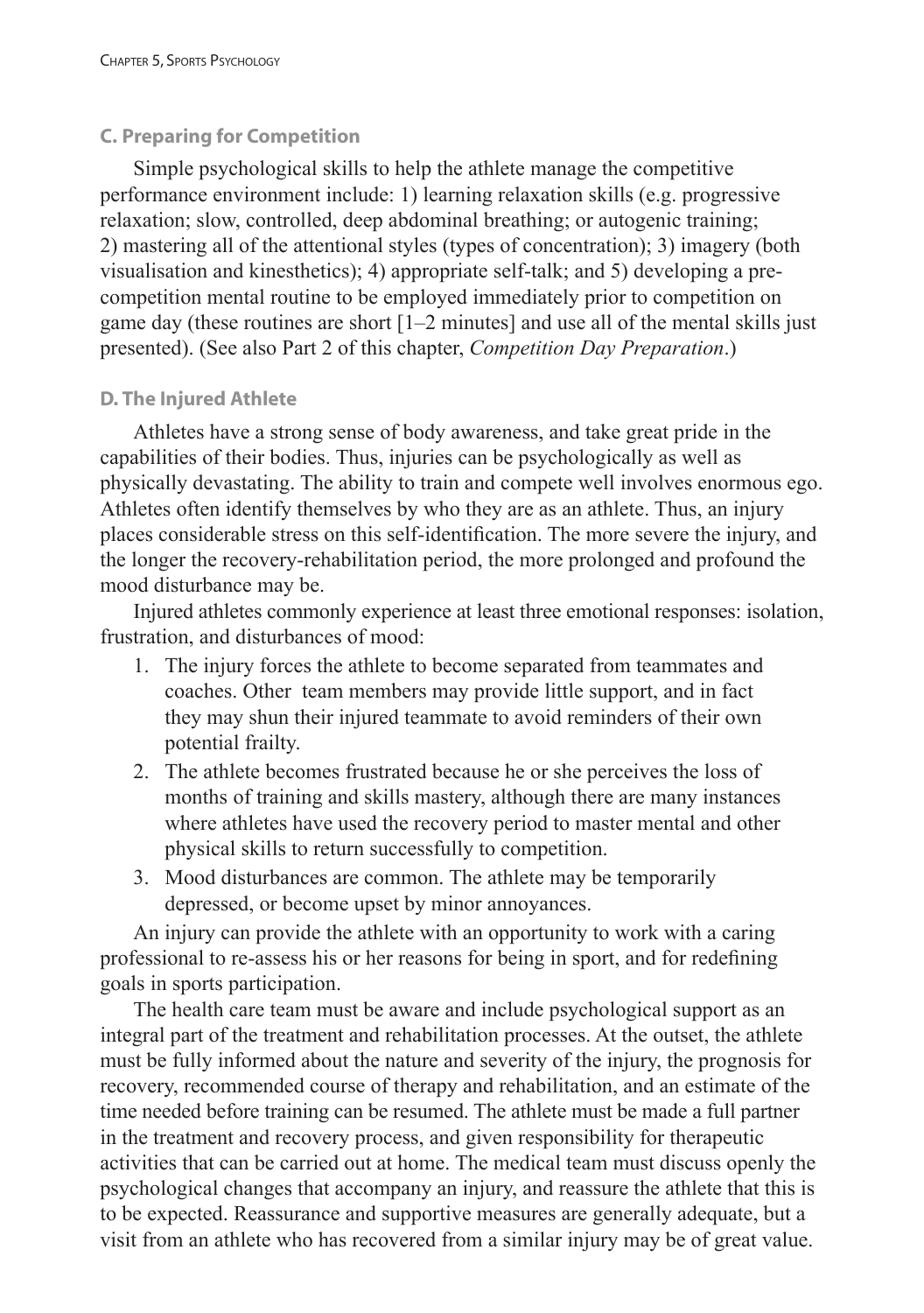This entire process can be facilitated by a supportive and understanding medical staff. The formula:

Genuine Caring + Skills + Courage = Positive Outcome for the Injured Athlete must be kept in mind by the staff and the athlete, even though progress may be slow and uneven throughout the treatment and recovery process.

Referral to a sports psychologist may be necessary if the athlete is deeply disturbed, or if the injury is severe and a prolonged recovery is anticipated. All injuries involve a certain degree of fear and uncertainty, and the sports psychologist may be great value in helping to deal with this emotion (see Table 5-1 and Table 5-2).

| <b>Temporary Emotional Responses</b> | <b>Ongoing Emotional Patterns</b>                          |
|--------------------------------------|------------------------------------------------------------|
| Sadness                              | Depression                                                 |
| Feeling isolated                     | Withdrawal                                                 |
| Irritated                            | Explosive                                                  |
| Neutral                              | Numb                                                       |
| Unmotivated                          | Apathetic                                                  |
| Frustration                          | Frequent crying or emotional outbursts                     |
| Anger                                | Rage                                                       |
| Moderate change in appetite          | Rapid weight loss or gain, or disordered<br>eating pattern |
| Minor sleep disturbance              | Insomnia                                                   |

Table 5-1. From common to clinical responses: gauging referrals to therapy.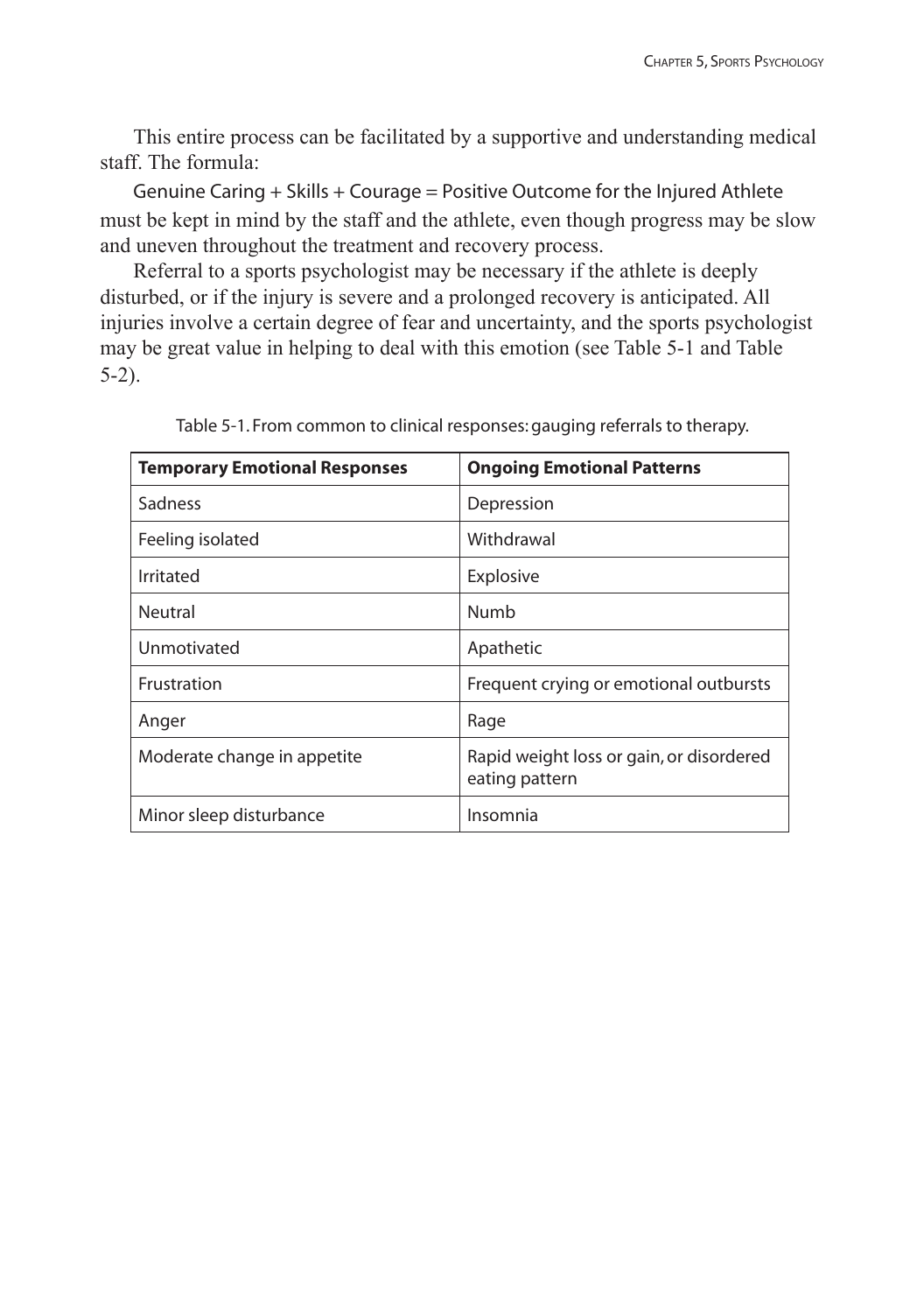Table 5-2. Sports psychology consulting with injured athletes: when to make a referral.

Consider referring to a trained, experienced sport psychology consultant if injured athlete:

- Lacks confidence in his/her ability to recover, or to engage in the rehabilitation process.
- Lacks belief in the rehabilitation process.
- Has difficulty filtering out environmental distractions during rehab or training sessions.
- Is withholding effort out of fear (of re-injury, of failure, etc.).
- Loses focus easily when pain intensifies or when discouragement sets in.
- Is engaging in excessive cognitive thinking over simple tasks.
- Is unsure of how to set and attain meaningful goals.
- Has trouble controlling thoughts about the injury, or worries about re-injury.
- Is unable to control negative self-talk.
- Desires to maximise the utility of the rehab and wishes to work more intensely on developing his/her mental game (e.g. improving confidence, concentration, composure, trust).

## **References**

- 1. Brewer, B. W. Psychology of sports injury rehabilitation. *In* Handbook of Sports Psychology (2nd ed.), R. N. Singer, H. A. Hausenblas, and C. M. Janell (eds.). New York: Wiley, 2001.
- 2. Heil, J. Psychology of Sport Injury. Champaign, IL: Human Kinetics Publishers, 1993.
- 3. Pargman, D. (ed.) Psychological Basis of Sport Injuries. Mortgantown, WV: Fitness Information Technology, 1993.
- 4. Tracey, J. The emotional response to the injury and rehabilitation process. J. Appl. Sports Psych. 15(4):279-293, 2003.
- 5. Webber-Moore, N. Track and field injuries: psychological guidelines for coaches, athletic trainers and athletes. *In* The Psychology of High-Performance Track and Field, R. A. Vernacchia, and T. A. Statler (eds.), pp. 262-273. Mountain View, CA: Tafnews Press, 2005.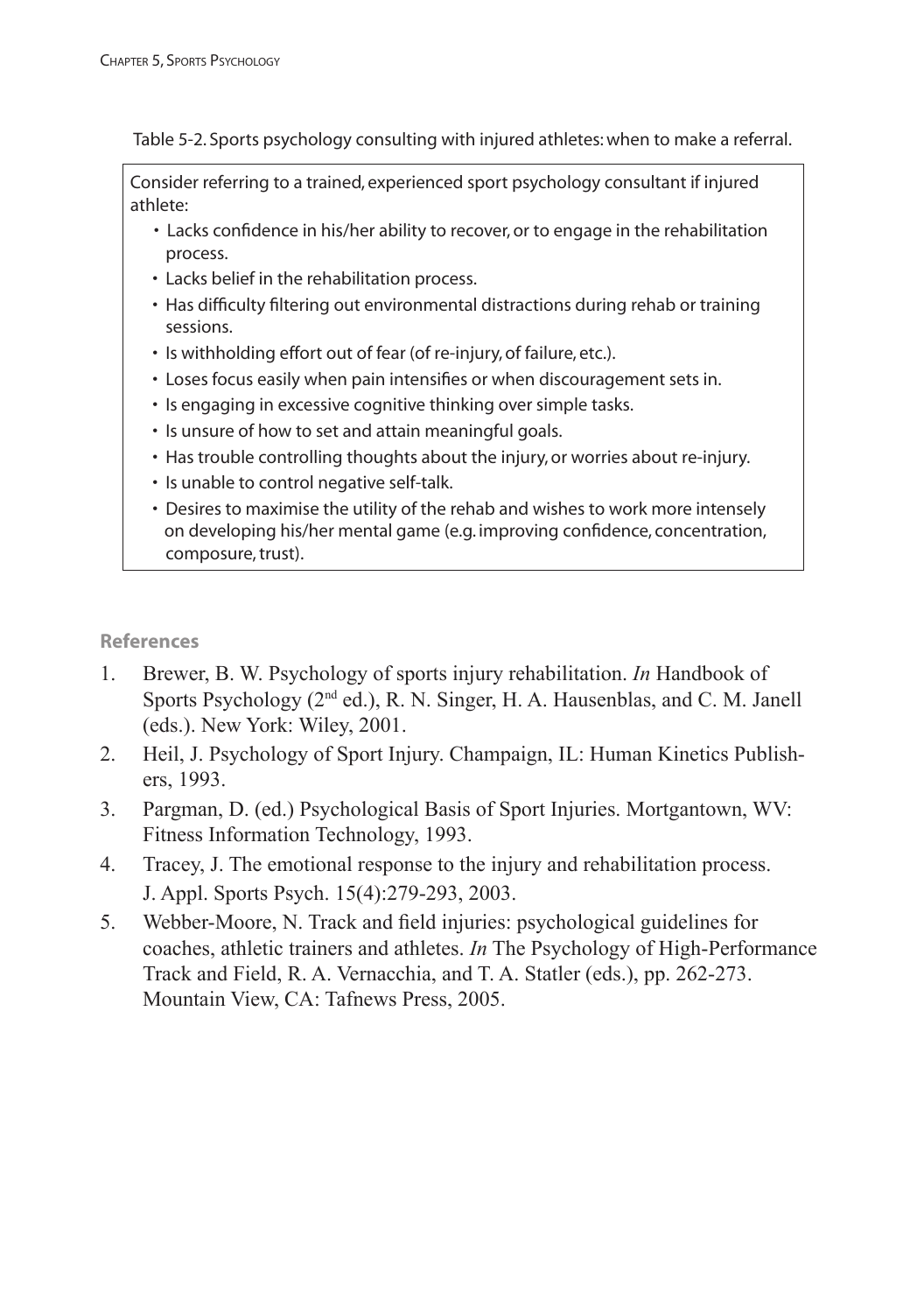*PART 2*

# **ATHLETE'S COMPETITION DAY PREPARATION**

Many athletes use special psychological procedures to prepare themselves on competition day. The following exercises will help you develop your own competition-day routine and achieve that hard-to-define sense of "readiness"—it may be a sense of "tingling" or the simple subjective feeling that "this is my day."

Too high a level of activation is experienced as "stress" or anxiety and leads to muscle tightness, poor efficiency, poor attention or concentration (chaotic thinking or too narrow a focus), and loss of smooth and responsive muscle coordination. Too low a level of activation is seen as low energy, a "flat" performance, little or no motivation, and wandering attention. Both profiles lead to performance errors. How one achieves that sense of readiness that precedes optimum performance varies with each person, so carefully review your best competition days and try to identify the cues (inside of you and in your environment) that seemed to help you prepare to compete well.

#### **A. Identify Your Stress Profile**

The next time you experience some type of stress (competition, tests, talking with someone you feel uncomfortable with, etc.), notice how stress affects your body and your mind. Be very specific.

- 1. Muscles that tighten: Jaw clenches, shoulders tighten, fists clench, stomach tightens, other:
- 2. Breathing pattern: Shorter and faster, rapid speech, other:
- 3. Gastro-intestinal responses: nausea or unsettled sensations in the stomach; more frequent bowel movements, other:
- 4. Other physical signs: Dry throat, upset stomach, cold hands and/or feet, rapid, pounding heart, sweaty palms, frequent urination, other:
- 5. Interpersonal responses: Rapidity of speech with different people, need to be around certain people (coach, teammate, family, friends, etc.), need to be alone, need to "show them" during warm-up, watching other athletes, other:
- 6. Personal cues: Mind goes blank (when?), forgetfulness, unable to focus attention well (easily distracted or too narrow a focus), things you say to yourself (I've got to do better this time, what am I doing here? I hope my coach/parents don't get mad if ..., I hope I don't goof ...), other:
- 7. Environmental cues: Air temperature, humidity, rain, crowd noises, officials, poor fit of clothes or shoes, equipment problems, other distractions:

#### **Use this information to identify the early signs of stress**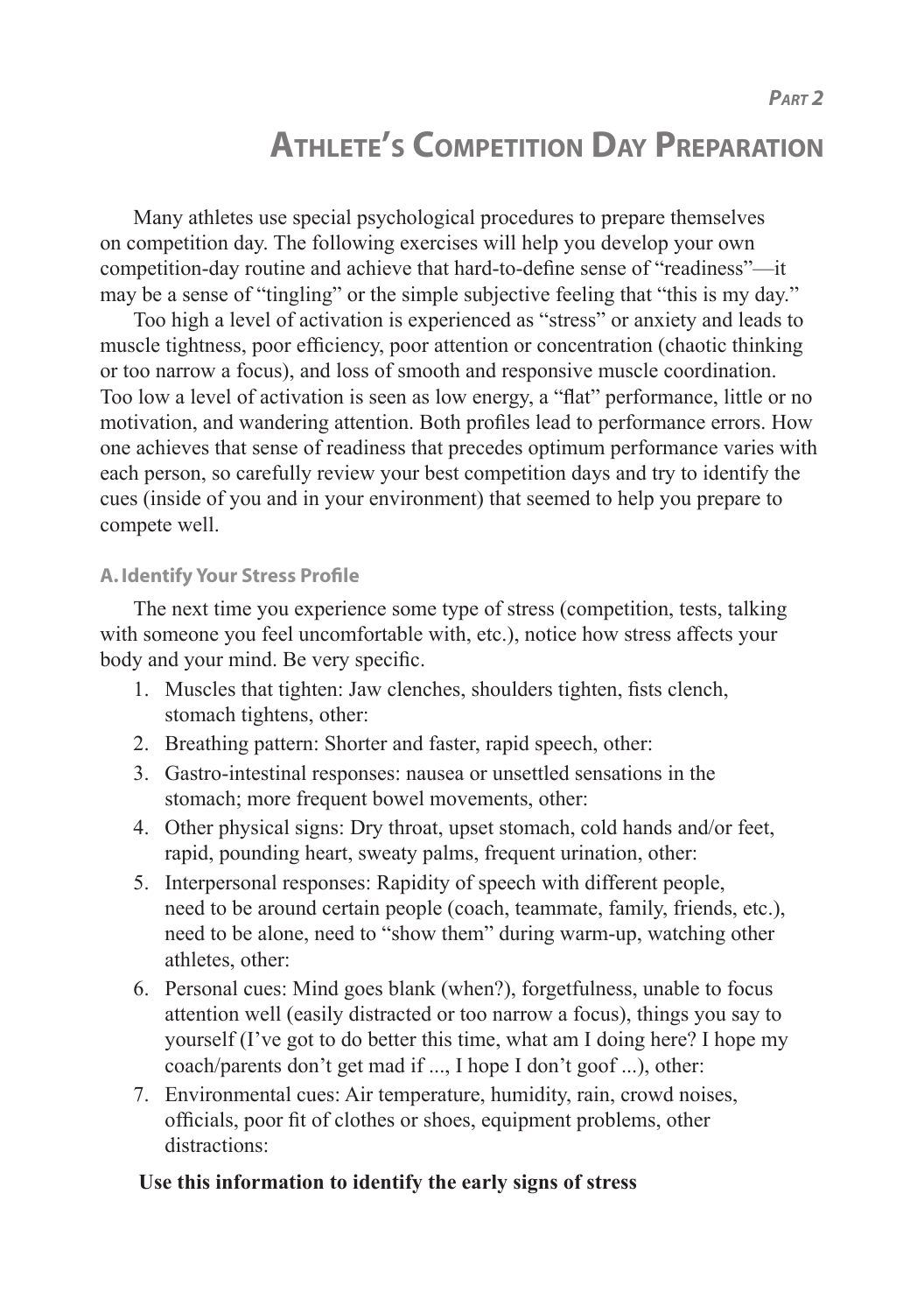Individuals experience stress in consistent ways, and you need to find your own stress profile. Log your responses to stress as well as the cues that were present on your *best* competition days so that you can compare the two profiles.

#### **B. Planning for Competition Day**

By now you will have some idea of what your stress profile is: when too much or too little stress is activated, WHAT or WHO triggers the stress, and HOW it affects you (both physically and mentally). Once you know the cues that interfere with your performance, you can plan a programme of psychological and physical techniques to help reach a better performance level. Table 5-3 lists activities that may help you reduce tension, or help you "activate" yourself if you are feeling flat, unresponsive, or "down."

Be sure to use psychological techniques in your daily training programme. Like any skill, these techniques require practice before you can use them effectively under pressure. Also, be sure to keep a log of techniques and routines that help you on competition day(s).

## 1. Plan for the night before competition:

You may wish to use mental rehearsal techniques, but don't use them just before sleep—this is an activation activity, not a relaxation for sleep.

- 2. Day of competition:
	- a. Know your competition schedule, and plan activities such as eating, reaching the competition site, and getting into the locker room so that there is no sense of rushing. Some athletes become more tense if they arrive too early—find the balance that's right for you. List the time needed to reach the competition site and a schedule you plan to follow.
	- b. Every 45 minutes–1 hour check yourself for signs of stress (from A, above) and take a minute to do a body check and use stress manage ment/self-regulation techniques that work for you. List the signs of stress and the specific techniques you plan to use to reduce stress:

If tension is too great for self-control or self-regulation, who (teammate or coach) can help you? How?

*Example:* Help you check breathing; muscle check; quietly repeat relaxation phrases; place hands gently on your shoulders to help lower them to a more relaxed level; help move away from distracting noises or scenes to a quieter place, etc.

3. Psychological Strategies to Use Before Competition

*Internal Muscle Check*: Review each muscle group (standing, sitting, or lying down). Hands, arms and fists, forehead, eyes; cheeks and jaw; shoulders and upper back; stomach; hips and lower back, thighs; lower legs and feet.

*Breathing Check*: Inhale and feel slight tension; exhale and relax from top of head to knees and toes. Feel the relaxation roll down the body. Periodically inhale deeply, hold your breath and feel the tension throughout your body, then relax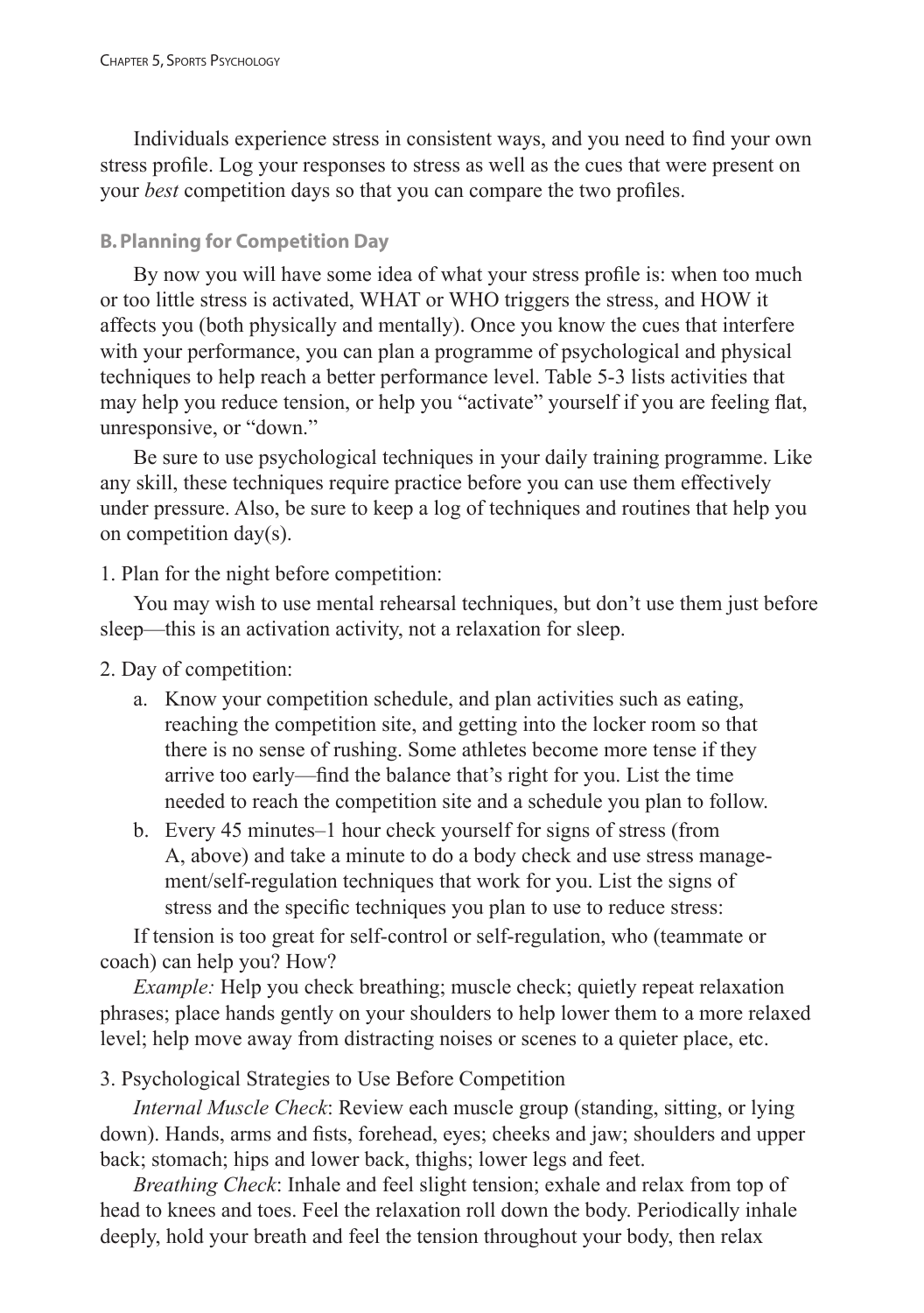| <b>Purpose</b>                   | <b>Imagery</b>                                                                                                                                                                                                                             | Self-phrase                                                                                                                                                                        | <b>Muscle</b><br><b>Relaxation</b>                                                                                                                          | <b>Brief On-</b><br><b>Site</b><br><b>Techniques</b>                                                                |
|----------------------------------|--------------------------------------------------------------------------------------------------------------------------------------------------------------------------------------------------------------------------------------------|------------------------------------------------------------------------------------------------------------------------------------------------------------------------------------|-------------------------------------------------------------------------------------------------------------------------------------------------------------|---------------------------------------------------------------------------------------------------------------------|
| General<br>relaxation<br>(awake) | Pleasant scene such<br>as favorite activity or<br>place                                                                                                                                                                                    | I feel relaxed, warm,<br>heavy                                                                                                                                                     | Try to feel relaxed<br>and heavy by<br>telling each<br>muscle by name<br>to become more<br>and more relaxed<br>while staying<br>awake. Stretch<br>and yawn. | Internal<br>muscle scan<br>and check<br><b>Breathing</b><br>check and<br>exercise                                   |
|                                  |                                                                                                                                                                                                                                            |                                                                                                                                                                                    | Alternate tension<br>and relaxation<br>of each muscle<br>group                                                                                              |                                                                                                                     |
| Sleep                            | Same as above. Use<br>colour to "flood"<br>awareness.<br>Get rid of worries or<br>distracting scenes                                                                                                                                       | I feel relaxed, warm,<br>serene, calm                                                                                                                                              | Same as above<br>(but move toward<br>sleep)                                                                                                                 |                                                                                                                     |
| Warmth                           | Serene or active<br>scene of pleasant<br>warmth                                                                                                                                                                                            | I feel the blood<br>flowing through my<br>hands and feet, I feel<br>very relaxed and<br>warm                                                                                       | Couple with<br>muscle relaxation                                                                                                                            | Small hand-<br>held ther-<br>mometer.<br>Place hand<br>on forehead;<br>if hand<br>is cooler,<br>increase<br>warmth. |
| Activation                       | VMBR*: imagine<br>ideal peformance in<br>distance<br><b>VMBR: experience</b><br>self doing and<br>rehearsing specific<br>parts of<br>performance<br>VMBR: practice en-<br>tering the competi-<br>tion with relaxed<br>and alert confidence | Self-phrases tape<br>I feel relaxed, alert,<br>alive, energy is flow-<br>ing through my body,<br>my arms, my legs. I<br>feel relaxed, yet ready<br>to move quickly and<br>alertly. | Muscle check for<br>relaxation, yet<br>with anticipation<br>of movement                                                                                     | Same as<br>above.<br>Increase<br>heart rate, if<br>it is slow.                                                      |

| Table 5-3. Relaxation and activation techniques. |
|--------------------------------------------------|
|                                                  |

\*Visual-Motor Behaviour Rehearsal